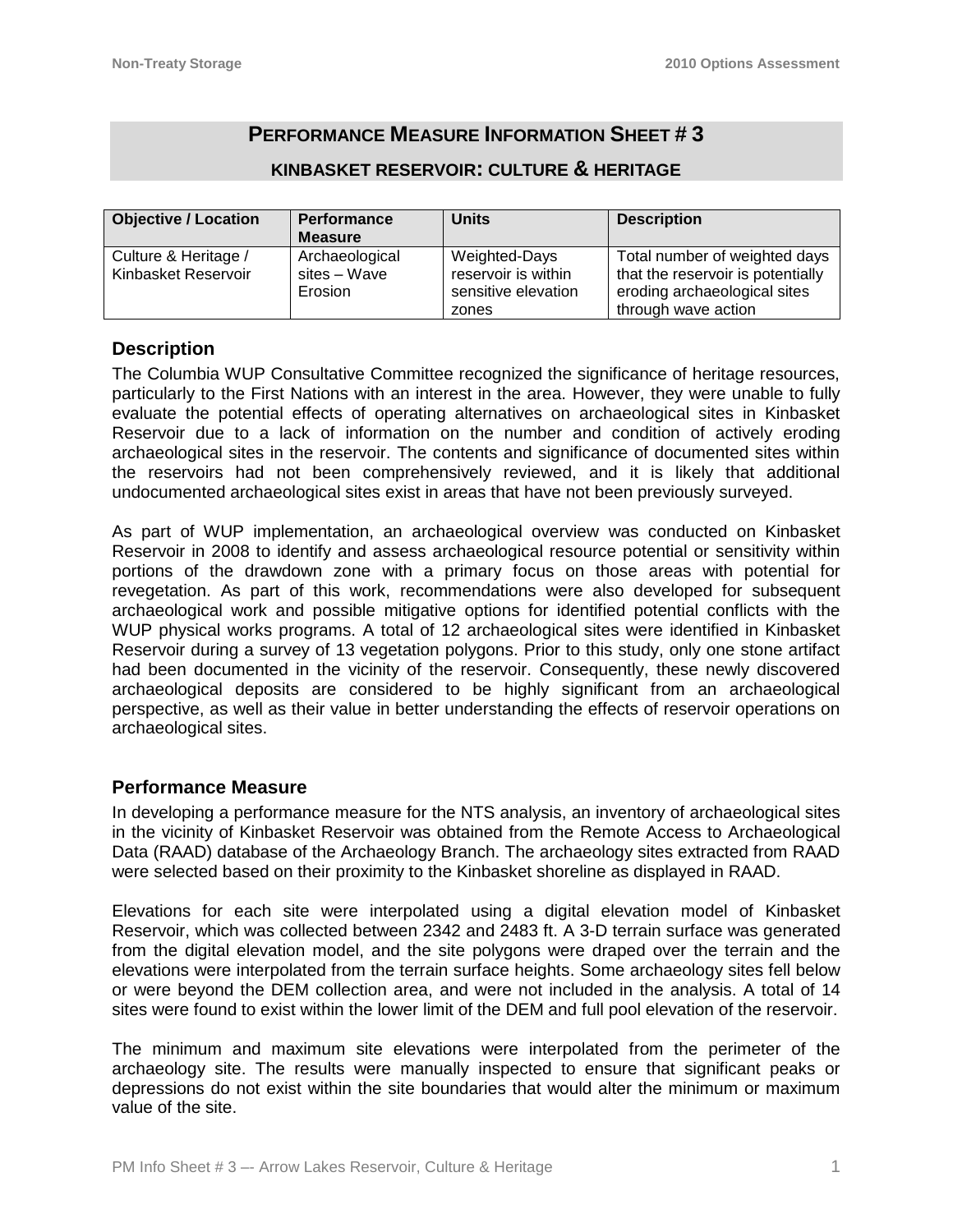The drawdown zone of Kinbasket Reservoir was divided into elevation bands between 2391 ft and 2476 ft. The total number of archaeological sites within each band was tallied corresponding to its minimum and maximum elevation. Each elevation band was weighted based on the number of sites inventoried in each band to provide a relative importance modifier.

|                                      | <b>Elevation Range (ft)</b>  |                   |                              |                               |  |
|--------------------------------------|------------------------------|-------------------|------------------------------|-------------------------------|--|
|                                      | 2391<br><b>contract 2417</b> | 2417<br>band<2437 | 2437<br><b>contract 2457</b> | 2457<br><b>2457<br/> 2476</b> |  |
| Total sites within<br>elevation band |                              | 12                |                              |                               |  |
| Proportion of sites<br>within band   | 13.5%                        | 32.4%             | 29.7%                        | 24.3%                         |  |
| Relative day weight                  | 0.42                         |                   | 0.92                         | 0.75                          |  |

| Table 1. Current Archaeological Site Inventory for Kinbasket Reservoir |  |  |  |  |
|------------------------------------------------------------------------|--|--|--|--|
|------------------------------------------------------------------------|--|--|--|--|

There are multiple ways to consider the potential for operational impacts on archaeological sites. Two different approaches are presented here for consideration in evaluating the NTS scenarios.

#### **Parameter 1**

The first parameter was presented at the NTS Stakeholder Session #1 (October 2010). The method is based on concern over the potential for erosion of archaeological sites due to wave action. The number of days that the reservoir is within each elevation band over the year is weighted by the number of sites known to exist within each band. The fewer the number of wave action erosion days, the better.

#### **Parameter 2**

The second parameter emerged from discussions with First Nations. The method is based on the concept that keeping sites fully inundated can protect them from wind and wave erosion, as well as human disturbances. The number of days that the reservoir water level is at least 1 metre above each elevation band over the year is weighted by the number of sites known to exist within each band. The greater the number of inundation days, the better. A 1 metre buffer was applied to each elevation band to account for depth of erosion due to wave action.

## **Calculation**

For each scenario:

- 1. Assemble the simulated results for Kinbasket Reservoir elevations over 60 years (1940- 2000; Figure 1).
- 2. Parameter (1): Count the number of days over the year that the reservoir is within each elevation band for each of the 60 years.
	- Weight each day by the relative day weights listed in the Table 1 above.
- 3. Parameter (2): Count the number of days over the year that the reservoir is at least 1 metre above each elevation band and thus fully inundating each elevation band for each of the 60 years.

Weight each day by the relative day weights listed in the Table 1 above.

4. Summarize all statistics (Figures 2 and 3).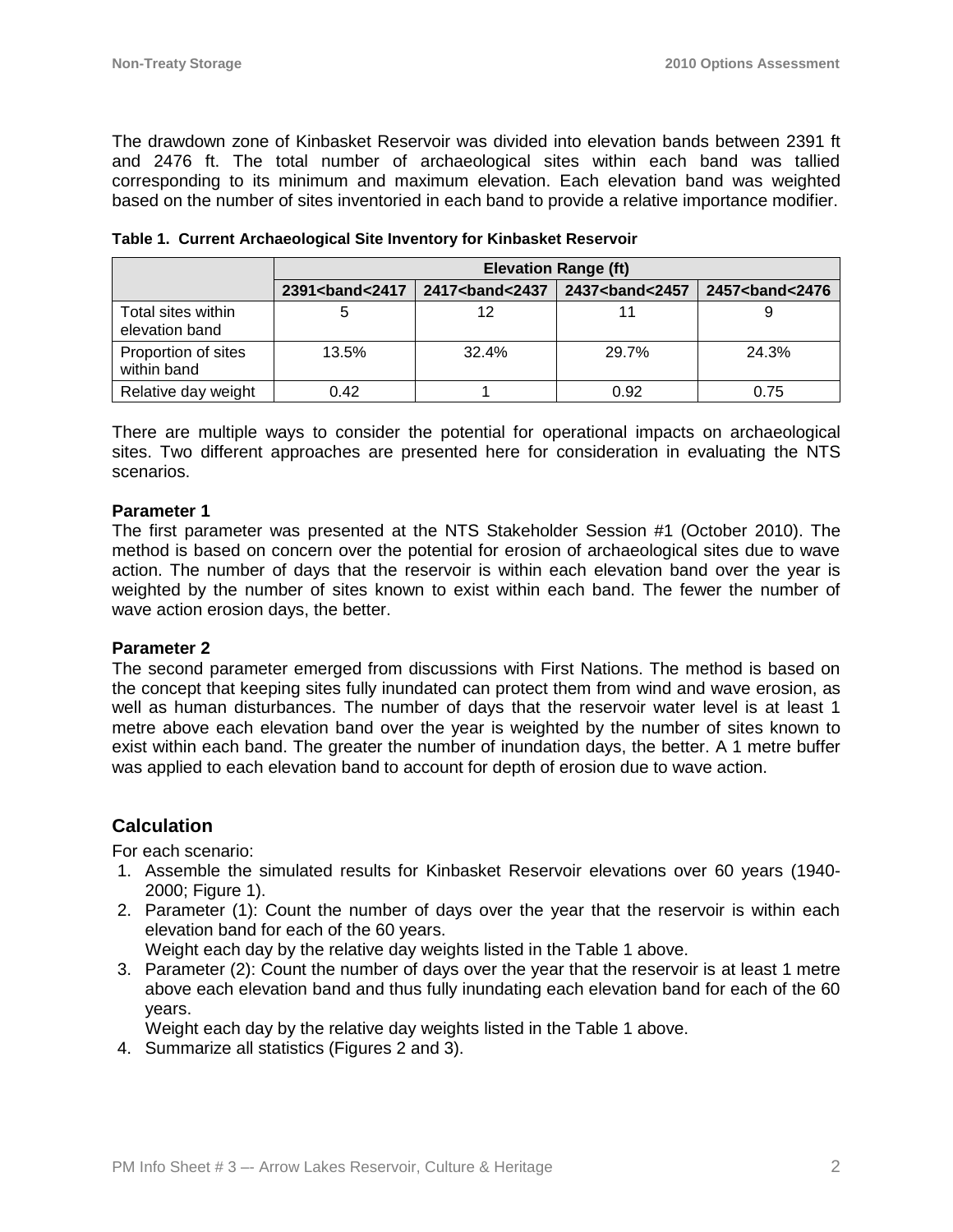

**Figure 1. HYSIM Simulated Kinbasket Reservoir elevations. Median over 60 years showing the weighted elevation bands for protection of identified heritage and cultural sites.**

### **Key Assumptions and Uncertainties**

- Each scenario is simulated using the same set of system constraints, input assumptions (e.g., load forecasts) and historic basin inflows (1940 – 2000).
- Assumes that the relative importance of any given recorded site is equal.
- Assumes that the relative survey effort across elevation zones is equal.

### **Results**

Regardless of the statistics used, the modeling suggests that Scenario D (no NTS) would cause Kinbasket Reservoir to fluctuate through sensitive elevation zones containing archaeological sites for a significantly greater number of days than the "with NTS" scenarios and therefore represent the greatest potential risk of wave erosion. However, it would also provide the best protection against wind erosion and surface disturbance due to human activity as it would keep the reservoir higher and thus inundate the archaeological sites for a greater number of days than Scenarios A, B and C.